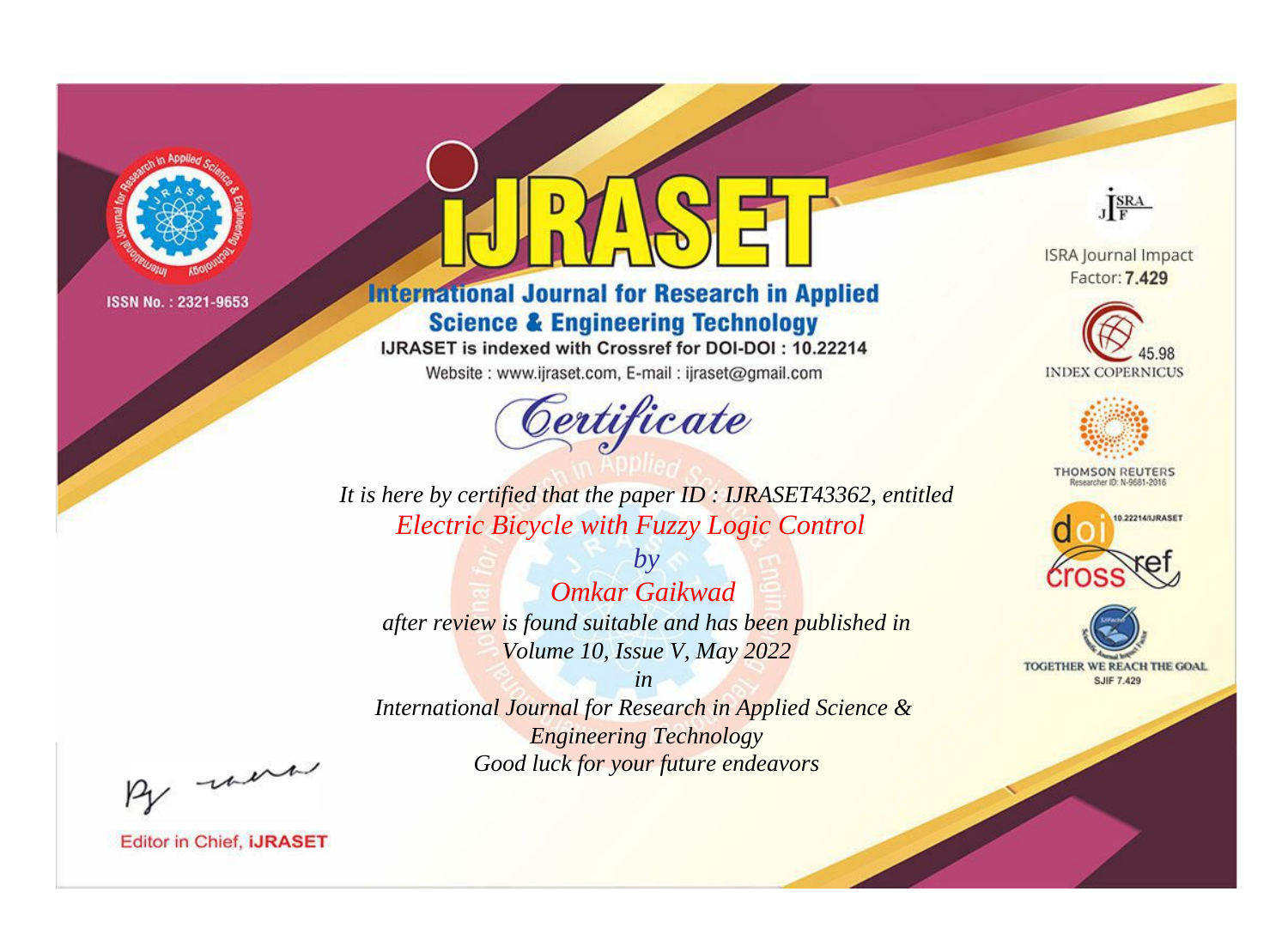

# **International Journal for Research in Applied Science & Engineering Technology**

IJRASET is indexed with Crossref for DOI-DOI: 10.22214

Website: www.ijraset.com, E-mail: ijraset@gmail.com



JERA

**ISRA Journal Impact** Factor: 7.429





**THOMSON REUTERS** 



TOGETHER WE REACH THE GOAL **SJIF 7.429** 

It is here by certified that the paper ID: IJRASET43362, entitled **Electric Bicycle with Fuzzy Logic Control** 

 $b\nu$ **M R O Ashwat Prakash** after review is found suitable and has been published in Volume 10, Issue V, May 2022

 $in$ International Journal for Research in Applied Science & **Engineering Technology** Good luck for your future endeavors

By morn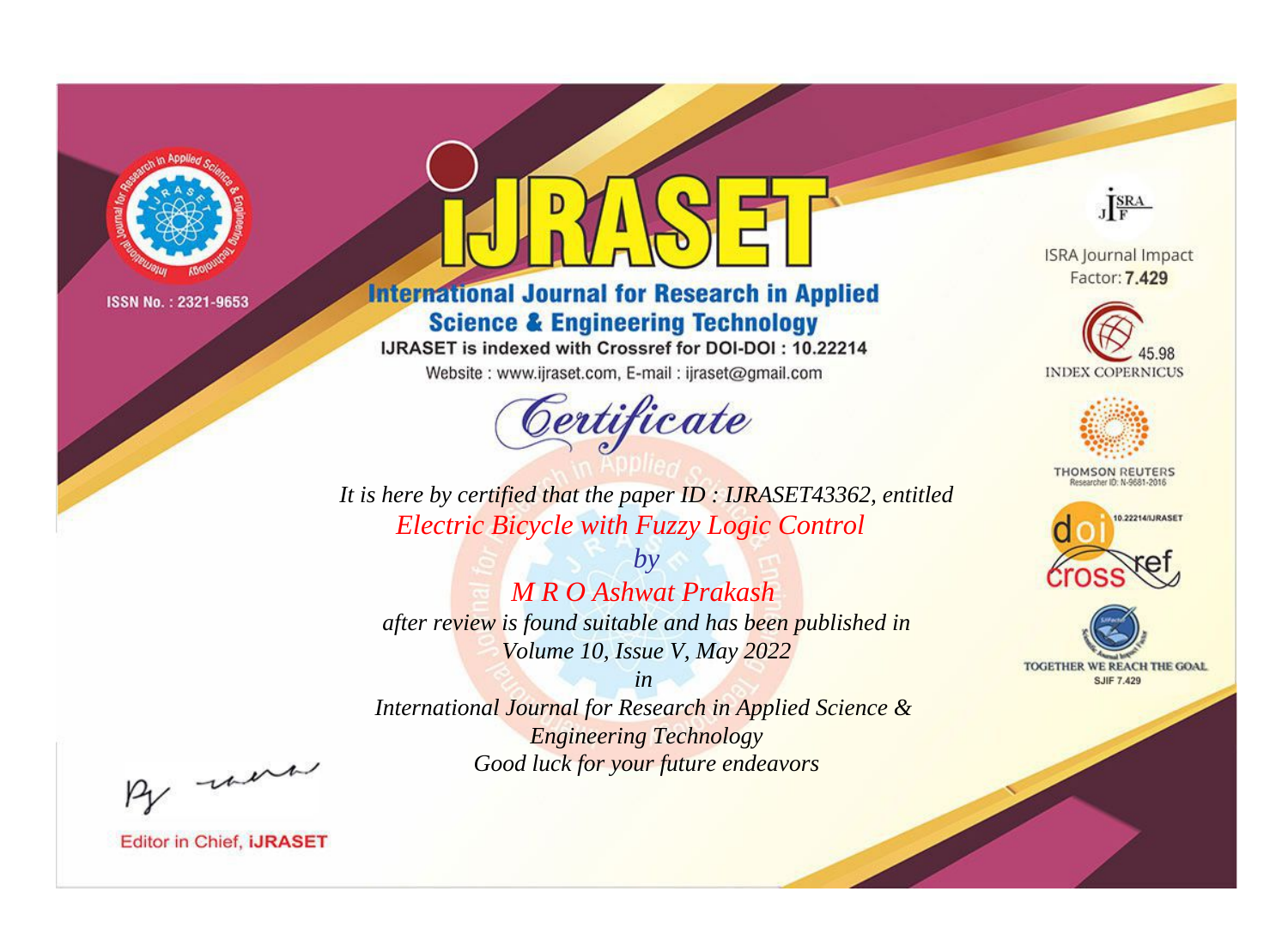

# **International Journal for Research in Applied Science & Engineering Technology**

IJRASET is indexed with Crossref for DOI-DOI: 10.22214

Website: www.ijraset.com, E-mail: ijraset@gmail.com



JERA

**ISRA Journal Impact** Factor: 7.429





**THOMSON REUTERS** 



TOGETHER WE REACH THE GOAL **SJIF 7.429** 

*It is here by certified that the paper ID : IJRASET43362, entitled Electric Bicycle with Fuzzy Logic Control*

*by Kunjan Kalbhairav after review is found suitable and has been published in Volume 10, Issue V, May 2022*

*in International Journal for Research in Applied Science &* 

*Engineering Technology Good luck for your future endeavors*

By morn